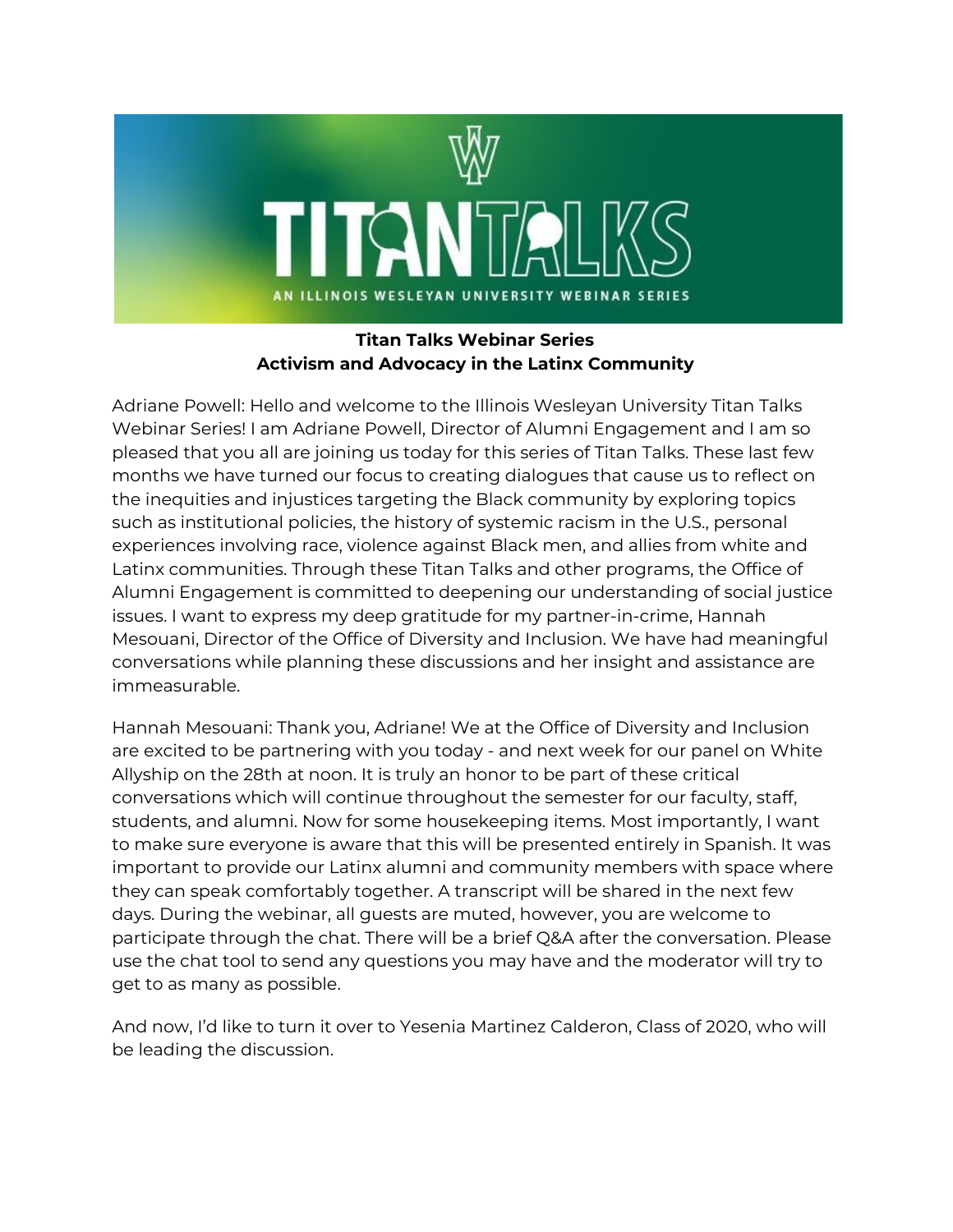Yesenia Martinez-Calderon: Good afternoon to all of you in attendance. As Hannah mentioned, my name is Yesenia Martinez-Calderon. I recently graduated this past May 2020, and I have the honor and privilege of being here with you. I want to introduce one of the first presenters that will be speaking today. Her name is Melissa Ramirez.

Melissa Ramirez '14 is a Chicana graduate of 2014, Psychology major with Hispanic Studies minor, originally from Los Angeles, CA. Today, she is an Admissions Counselor at Illinois State University as well as a graduate student in the College Student Personnel Administration program at ISU. She is very involved within the Bloomington-Normal community primarily working with Latina/o/x first generation students. She works within her community with Conexiones Latinas, a non-profit organization. She is dedicated to bringing awareness and access to higher education for young adults as well as advocacy for career opportunities. Coming from a similar background, she is able to connect with students and their families to help provide tools for access to higher education.

M: Hello everyone! I'm very happy to be here and talk about many topics that we're going to cover today in our conversation.

Y: Next, I have the honor of introducing Citlalli Gonzalez.

Citlalli Gonzalez '18 grew up in the western suburbs of Chicago before deciding to attend Illinois Wesleyan. A daughter of Mexican immigrants, she was the first person in her family to attend, and graduate from, college. She earned her bachelor's degree in International Studies with an Asian Studies concentration and a minor in Political Science. She was a Community Outreach Specialist for the Illinois Student Assistance Commission (ISAC) in the Morton Community College District. Her experiences at IWU and her work with ISAC inspired her to pursue a master's degree in Educational Leadership with a Higher Education concentration. Citlalli is currently an ENLACE fellow at Northeastern Illinois University. She aspires to work in student affairs in order to promote diversity and inclusion for students who identify as part of underrepresented groups in higher education.

C: Hello and good afternoon to all. I'm looking at the list of those in attendance and I see many familiar names, so hello to everyone that I know and it's a pleasure to be here with you.

Y: The last person that I have the privilege to introduce is Tristan Gunn.

Tristan Gunn graduated from Illinois Wesleyan in 2004 and is currently a partner at the law office of Tapia-Ruano and Gunn PC in downtown Chicago, IL. He has practiced immigration law for the past 8 years and is presently an active member of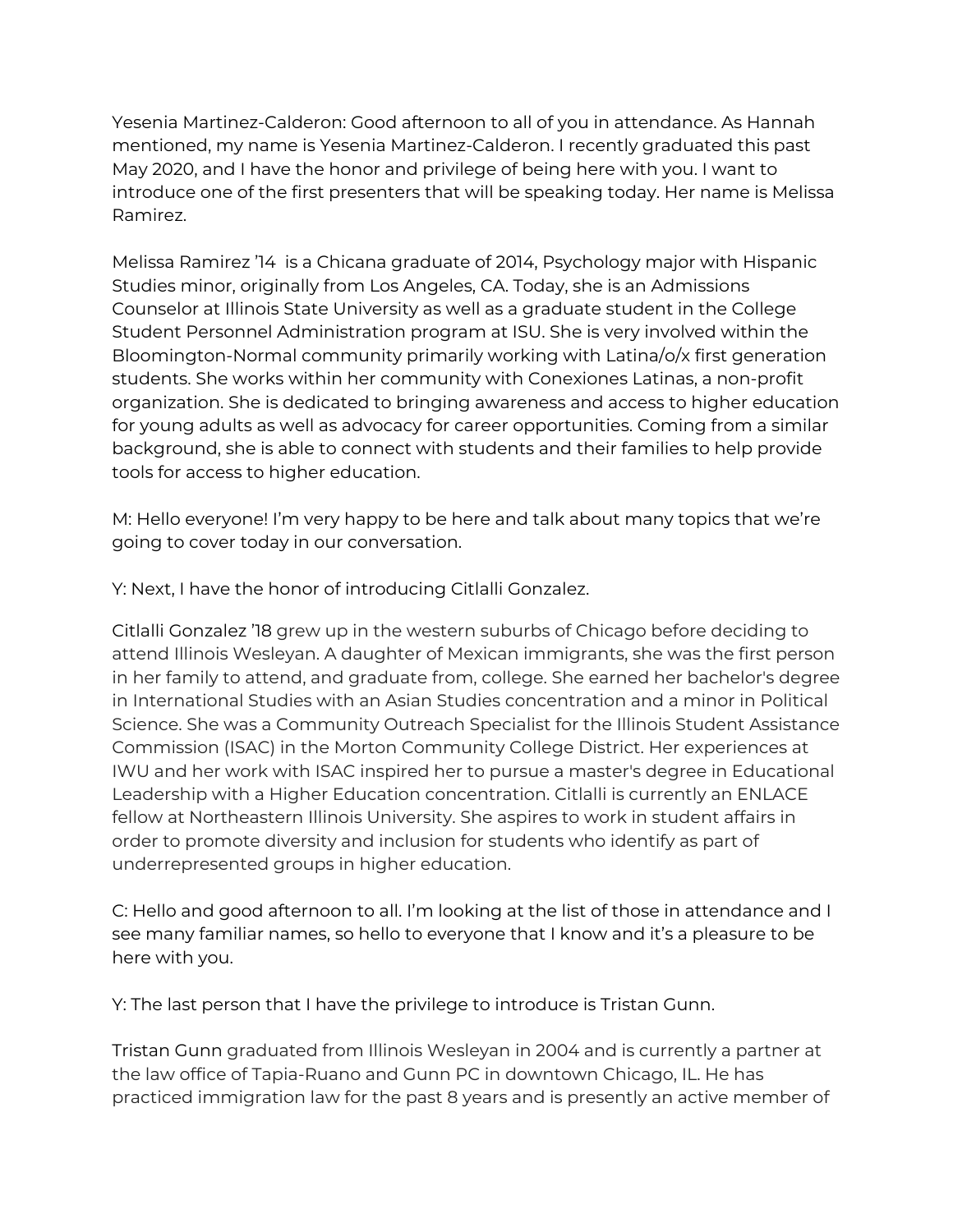the American Immigration Lawyers Association (AILA), Chicago Bar Association (CBA) and the Hispanic Lawyers Association of Illinois (HLAI). He graduated from DePaul University College of law in 2011 and is a member of the Law School's Diversity Council that reports directly to the dean on efforts in diversity, inclusion, equity and antiracism at the College of Law. Mr. Gunn is fluent in Spanish, having obtained a Diploma of Language Certification from the school of Encuentros in the State of Morelos in Mexico in 2004.

T: Good afternoon and it's a pleasure to be here.

Y: Today we have prepared questions and points of discussion. If at any point anyone has a question they want to ask or talk about an experience please let me know. The first question that I have and I think it's important is what does a successful allyship look like?

M: A successful allyship needs to begin with one's own acknowledgment of our failures. It's important to acknowledge our privileges but also knowing our failures in terms of which groups do we make racist comments to or assign certain prejudices to. It's important to recognize those failures to be able to say "Okay, I have made mistakes but I've also learned lessons". The next step would be from an educational standpoint and that is a project that will never end because there's always something to learn when it comes to culture and experiences from different people. For example, since I work closely with students, it has been a privilege to learn about the different battles and circumstances that students have overcome. I have learned to adjust my prejudice and know how to correct them to be a more effective professional and be able to do this work with the students.

C: I agree with Melissa. It is also recognizing when people like your friends or family say something that they think is not racist or bad. It's important to tell them your perspective about what they said, that it is not right and that it can hurt people. For example, I work in high schools, and I've noticed that there are many young Latinos that think it's fine to say the n-word and when I tell them that they cannot say that word, they constantly argue with me and tell me that their black friends say it's ok for them to use it. AWhen I tell them it is not right and teach them the history of the word they still do not believe me. It is my responsibility to educate them because I know where they come from and I understand why they think it is okay but I know that it isn't, so it is acknowledging that you will be the person who stands up and says what is not right in order to help the community.

T: This is a broad question and so I will give a broad answer. There are opportunities to provide specific examples but the answer to the question here is that it depends on the situation, the people in the situation and what level of power those people possess. It takes a lot of listening, reading, and paying attention to cultures and the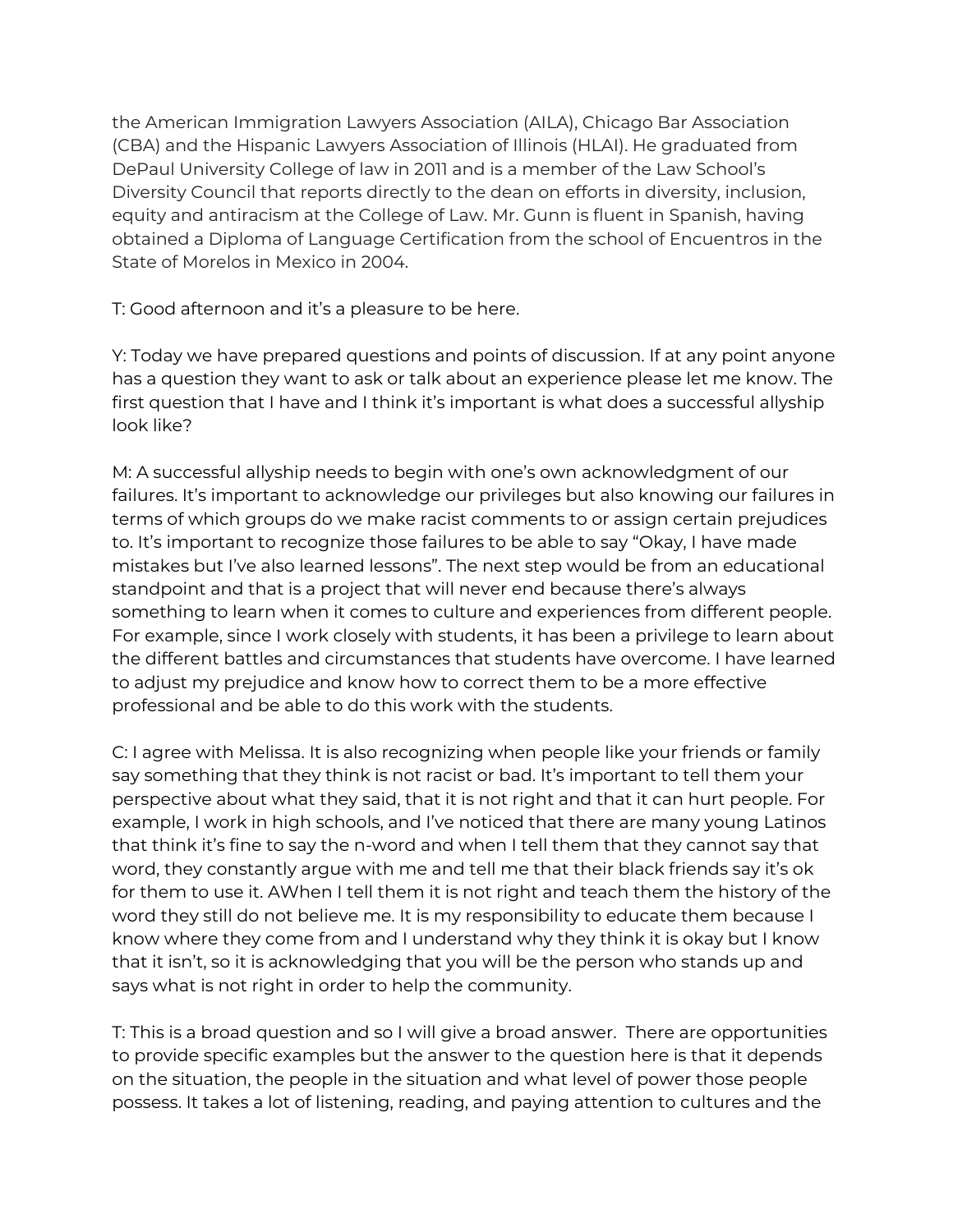world outside of your own. You might have an experience to share but often it's not your voice that needs to be heard by the community. It is the voice of the victims that need to be heard in this situation.

Y: Yes, I agree, Mr. Gunn. It is an answer that depends on the situation and it's impossible to give a concrete answer for every person and so sometimes an overarching perspective is necessary. But a similar question to the one I asked is how do you practice allyship without taking too much energy from yourself? Or what strategies or what do you use to be an ally during this time?

M: In my line of work with colleges, it's important for me to know that there will not always be acknowledgement of what I'm doing. For me it's more important to know that the work that I'm doing for the students and the changes that I'm making for them is the focus of attention. Knowing that they feel safe and heard and that they know that they have a space for them in the institutions that they're in. For the majority of the students of diverse backgrounds it's important for them to feel seen in those institutions. It's important to help them organize, listen to them, and direct them to the right people that will help make those changes within the institutions. My work has always been everything so it's important to do it correctly and make those changes for the students and the students of the future. We are adapting to the changes that will come.

C: It is accepting that I don't know everything and that I will not always know what to say or do, but accepting that I need to hear more from the members of the community that suffer these injustices. Listening to their stories is acknowledging that they're not just for one person. Often it is not just a personal problem but rather a systemic problem, so listening, learning and thinking about what I can do to be able to help the community. Right now I'm starting with one person but in the long run I'm taking the steps to help more people.

T: Can I hear the question one more time?

Y: What are some examples of actions that allies should take now?

T: Bring attention to racist behavior in groups of family, friends, and professional settings. Pay close attention to racist comments no matter where you are. It's not the same as saying that you are paying attention but then you end up responding angrily. It's important to think about your response before giving it because being mad does not help your message. It's better to think about how to talk to that group and how we can change their mentality. I will revisit this point in more detail later when I answer other questions. It's important to attend community events that aim to educate the public about racism and injustice. Attending professional events is very important for me, especially to attend events where you know that there will be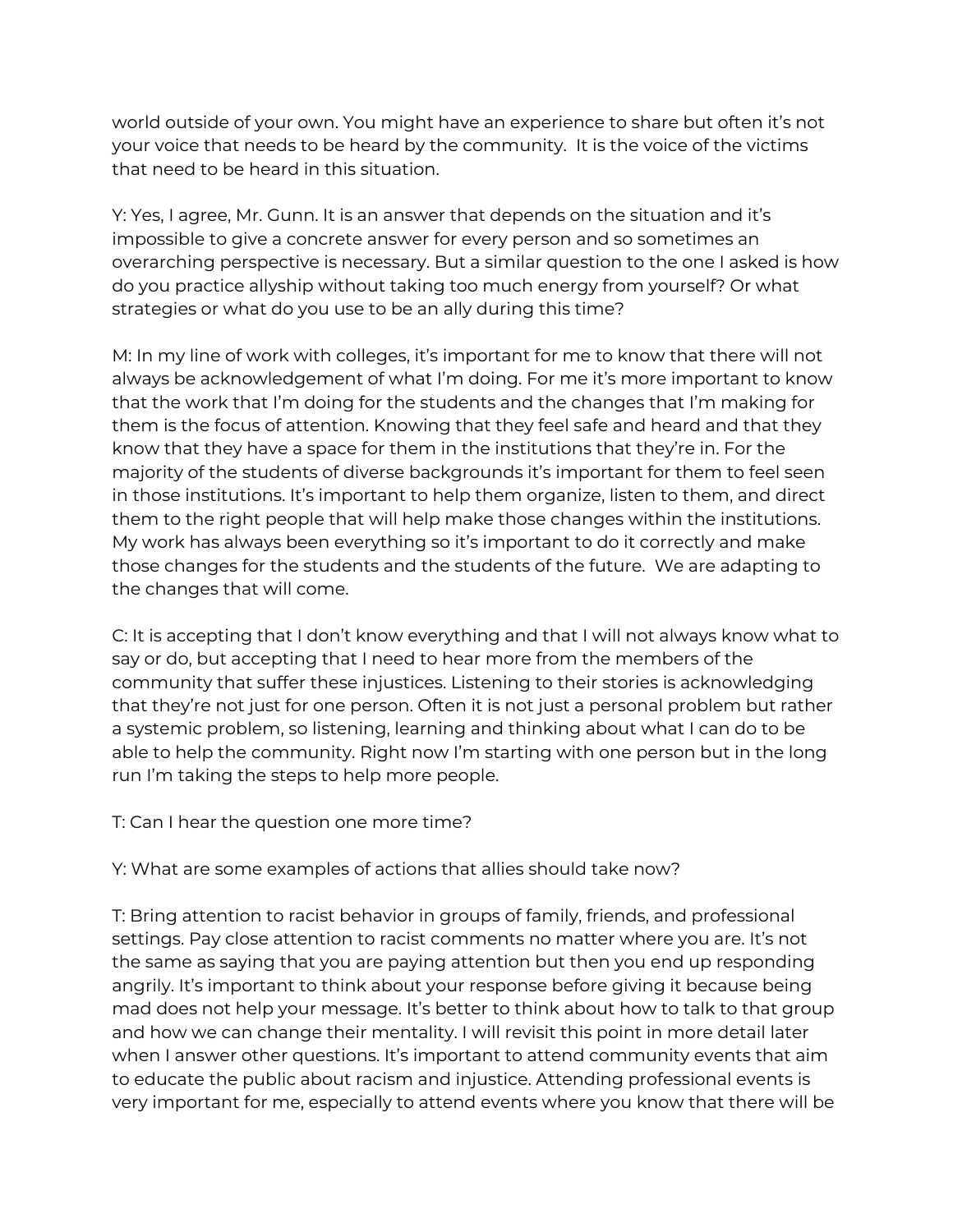a diverse group. Read articles, newspapers, books. There is a lot of information out there especially at the university. During my time at IWU I received so much help to understand this topic outside of my personal experience.

Y: Yes, very true. We have the advantage of graduating from IWU and they taught us the way in which the liberal arts help us act in these situations. Another question is how do you invite white people to the conversation? Sometimes we all have different spaces where we work and when I introduced you I mentioned that you work in spaces with non-Hispanics, Blacks, and Asians. So how do you invite white people to join you?

M: Well as my mom says, "Food should never be missing." and that is a huge tradition for everyone, not just Latinos. I work in an industry that is predominantly white so, it's important that I feel confident and know who my allies are even though there are people that I would not recognize as allies. It is important to sit down with them and talk during the lunch hour. When there are gatherings, I bring traditionally Mexican dishes so that they can start learning about the experiences that I have lived and from there say, "Ok, we have eaten and have talked but now let's talk about more important and serious topics". For example if we work in healthcare, let's talk about how racism affects other cultures that are not white in the healthcare industry or education. It doesn't have to be a global conversation, it can be something that is directly affecting the work that you as professionals are doing. So for example, my mom works in cleaning and she doesn't meet many people, or used to work, she used to work in cleaning. She tried to start those conversations with her coworkers and help them understand that the demonstrations that young adults are attending in the big cities are being done for these reasons. They are trying to send messages that police need to make administrative changes regarding the ways they interact with people and not only with Blacks but also with Latinos. For example, for us as Latinos, if we sell fruit on the street, they take it away or they damage it or they arrest us because they think we are undocumented. So there is a huge value to making these conversations happen within your unit and say these are the experiences and that is why this is happening in the world. You are talking to people that understand you in your industry but you can start with something as simple as food, by bringing something. As Tristan said, it is about doing something that is not aggressive or angry but is valid to have those feelings. However, they don't take you anywhere without first starting the conversation in a specific way. At least that's my opinion.

C: Can you repeat the question .. . I have problems with my internet and I don't think I heard the whole question?

Y: How do you invite white people to the conversation?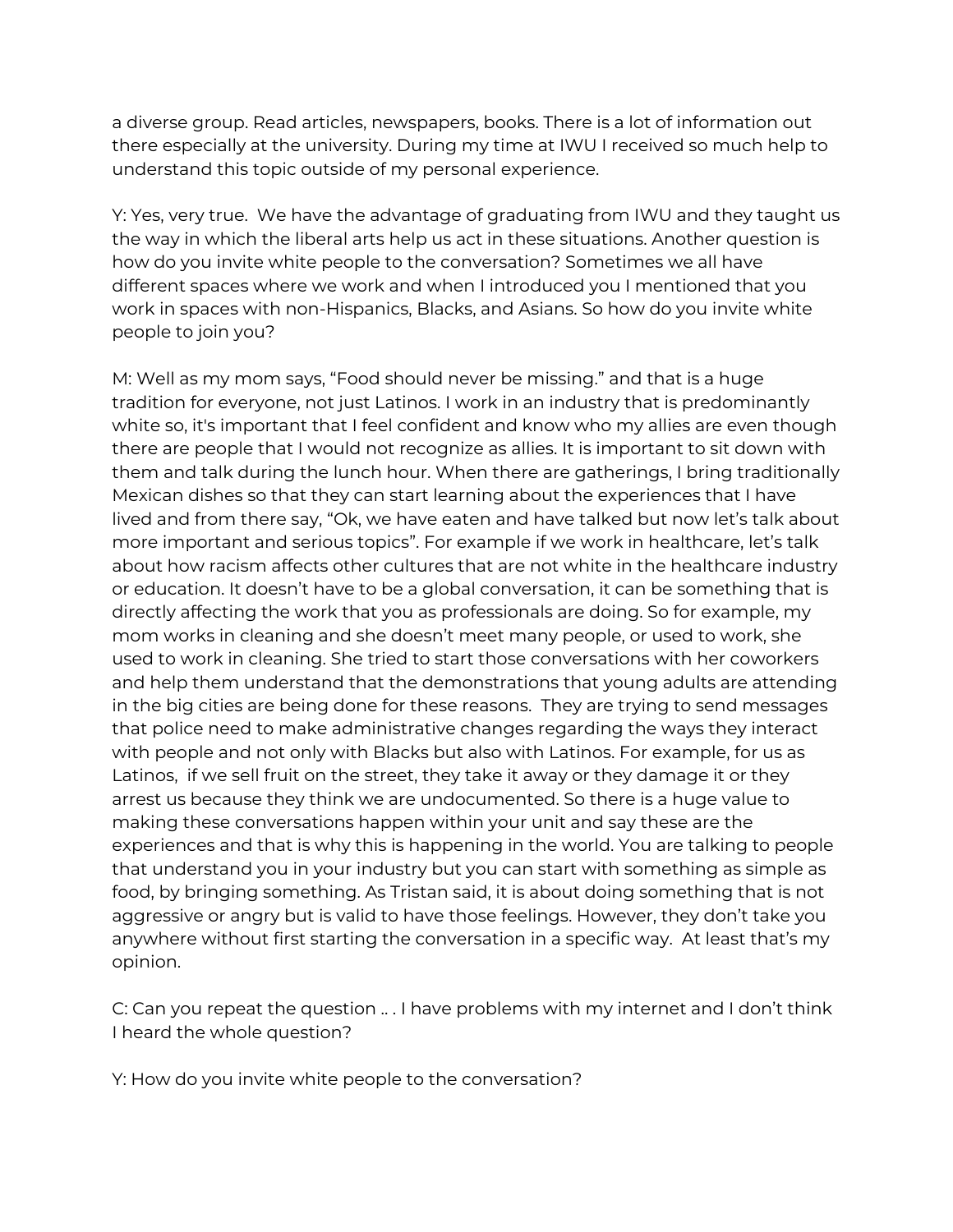C: It's difficult because sometimes I think that they are scared. They identify themselves as allies, right? They say "I don't want to talk about you but rather I want you to say what you need to say." But sometimes I notice that they have a fear of sharing their opinion because they think that they will say something wrong and we are going to attack them by saying "No, what you said is racist. I cant believe that you said that." But as Melissa and Tristan said, it's not about being mad and I have demonstrated to allies that if they say something wrong I will tell them in order to educate them. I say something like "What you said is not right and this is why…" It's about having that trust with them and say from the beginning that I will tell you if you say something wrong and I will do it nicely because we are friends. I know that you are trying to help and we need you in this conversation because if it's just us talking we are all just complaining about the same problem and unfortunately we don't have the power. The more people we have in the fight is a good strategy because they have trust in us, they understand more about themselves and learn how to be better allies.

T: I have advantages here that a lot of people don't have. Yes, I am Latino. My mom was born in Cuba. All my mom's family was born in Cuba and all of them are immigrants. I am an immigration attorney, so that's the community where I live and work. That does not change that I am a white passing man so there are places where I can talk and I'm not going to experience the same kind of reaction or resistance that other people of color or women will experience. So for me, or those who look like me, it's just a question of wanting to talk about this topic. First do so with family, friends, and other professionals. It's not common for me to find a situation where people will not show me respect or at least give me the space to say what I want to say. [And that is a privilege] That is a great advantage for me. For others, it is more complicated and there is so much more to think about and work for, just like the other two women here were explaining. It's first having the will to have these conversations, to be patient not to look at it as if you are going to win or to create a fight. People will respond better if they think that you are genuine. If you just go in there and speak to the other person as if they have no idea what they are talking about and you will explain everything, just because you may be right, that is not the way to change the opinion of another person and the whole point is to change [a mindset], to put in the time, to be patient, and to be there to talk.

M: I think the point of not winning is important because if that is the purpose, no one really wins because the conversation gets interrupted completely. That has been the big problem because someone wants to have a louder voice than the other person and we are then fighting against each other. That happens in my family where they see things that are happening to Latinos and no one says anything. Then they kill a Black person and all these demonstrations happen. So for my family, we'll tell them "The purpose is not to have Blacks against Latinos because we all lose." I also tried to explain it to my brother using white people of low socioeconomic status as an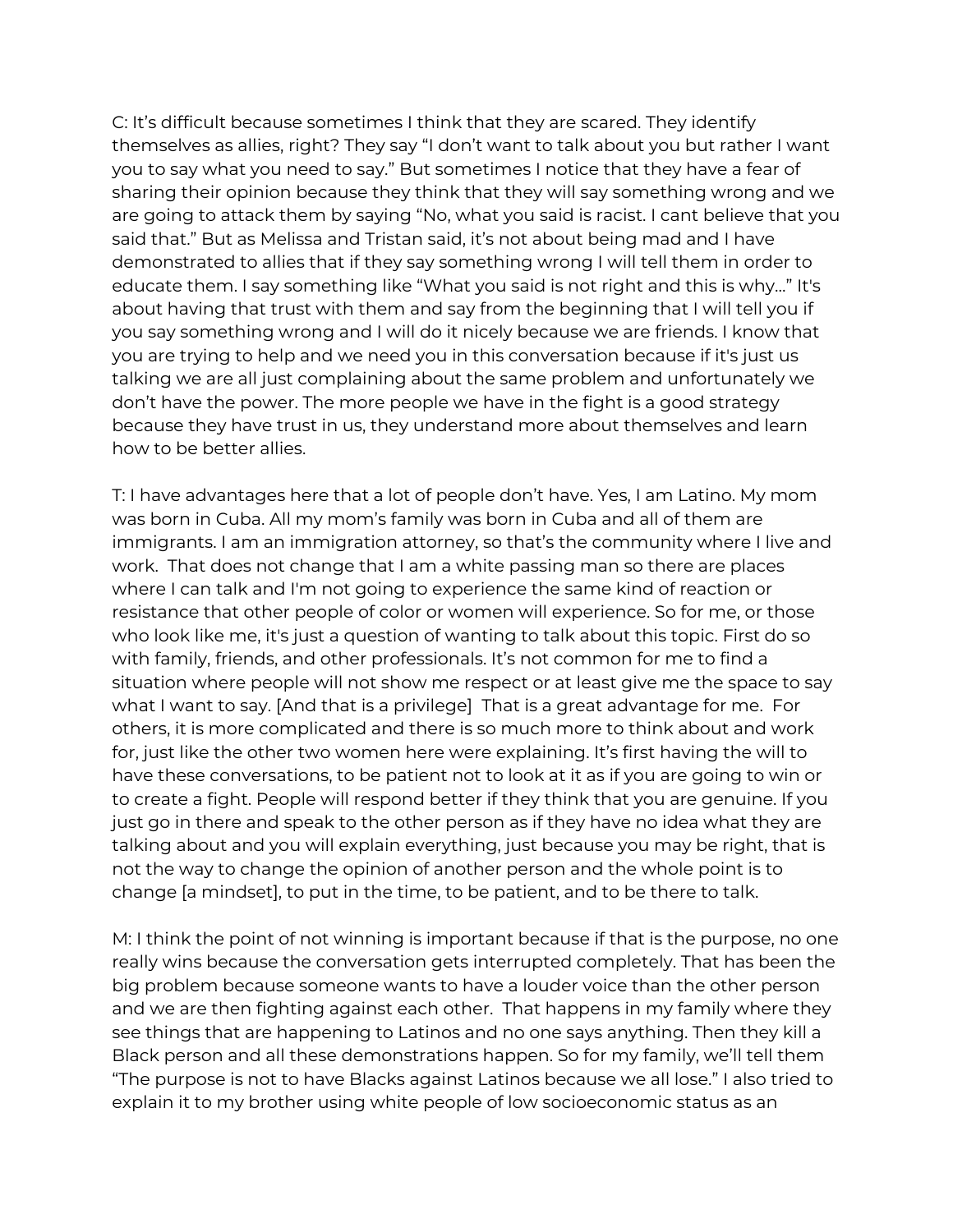example, because they are white but they are poor like us. We were poor at one point so it's not about dividing us due to the color of our skin but we should unite based on our experiences and it's not about how someone has it worse than the other, like "Oppression Olympics", that one has been more oppressed than the other. When we start doing that we start to become divided and the conversation is not going to go anywhere. It's about uniting and finding that commonality where everyone has common ground.

Y: Yes, well said, Melissa. Typically in these conversations we talk about how the adults and professionals can navigate these conversations but we all were young at some point, so how would you navigate the conversation if you were talking to a younger self? What strategies would you give to the young people that return home after college and have a new perspective? Not that one is better than the other, but perhaps you have a better understanding. Do you have strategies for young adults that want to have conversations but end up fighting with their mother or father who aren't listening to you?

M: My mom said to me when the protests were going on, "Are you going to go to the protest? Every time this happens you become angry". The normal reaction is anger for everything that is happening. You reach a point where you realize that the injustices are there and they can't be ignored anymore. I don't have the right answer because I think that everyone is different. I think that my mom understands me but my brother disagrees. I think he does so to play with me but I don't know if that is the experience for everyone. My mom wants to learn and she has questions that I think are valid but that are not always productive. It makes a difference knowing when a question is productive and when it is just a disagreement. It is important to know when to remove yourself and think about what you said and come back to discuss further because if we are advocating and then we leave, nothing gets resolved. The first step is to give yourself a moment of peace, by removing yourself from the situation by going to your room or walking your dog and then come back and say "Okay, I thought about what you said so let's talk." Secondly it's important to turn off the tv. Here in the U.S. Univision and Telemundo are the only two Spanish speaking networks for our parents. I know that they have a lot of important information but it's also important to talk to our parents about the context of what is reported, using our own resources. Our education allows us to provide context about what is being reported because my mom will only hear the headline and that's it. She's not going to ask any other questions so it's important to facilitate that conversation.

C: I like that you mentioned Univision, Melissa, because I have gotten into fights with my family because of those reports. When the recent Black Lives Matter protests were happening, there were more reports about the violence than about the peaceful protests. I asked why they always report on the violence and looting of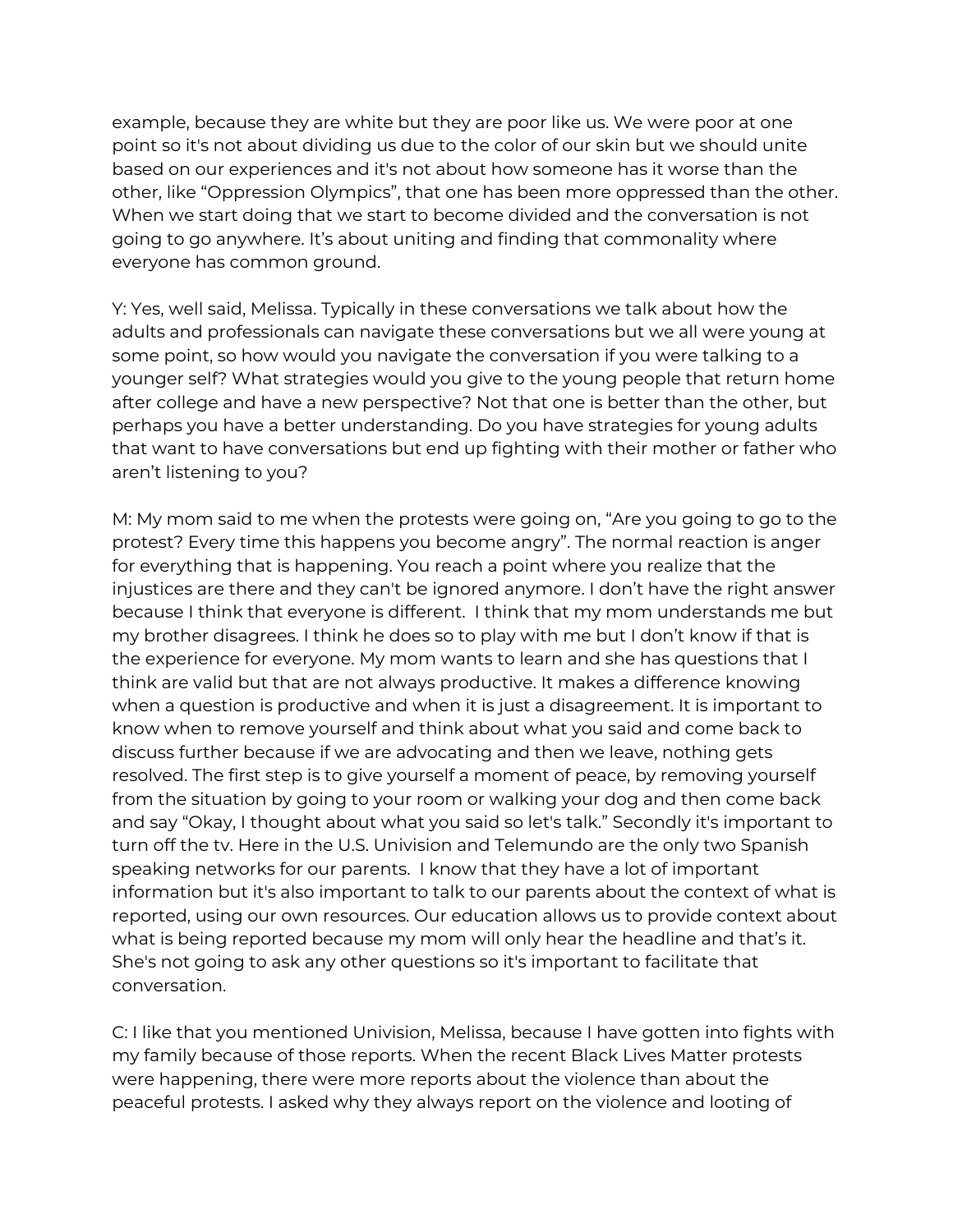Hispanic owned businesses. I pointed out that yes, this is happening but there's another side to the story. This affects how you see these people when the story is changed to focus on the protests that ruined the Latino businesses. My family was not happy that I was saying bad things about Univision, because we all grew up watching Univision. When you trust the reporters you want to believe everything that they're saying. They were not saying anything bad or incorrect but the way in which they were reporting was not right. When I talk to my family I try to discuss the videos on Primer Impacto. The other day there was a black couple and the police threw them on the floor and I asked "Why did they throw them on the floor when they hadn't even done anything?" My family said "Maybe they killed someone" and I said "But do you know that? Do you know if they killed someone?" The reason isn't mentioned on the show, so you just assume something negative happened. Don't you realize that this is not how a person should be arrested and that these actions should not be legal? This ties back to the conversation about the police system in this country. Not that all the cops are bad but the system is corrupt. How is it possible that a cop can grab a human being, throw him on the floor, put a knee on his neck and kill him. That shouldn't even happen even if he does have a criminal record. No one should decide when someone dies. We are not God and especially in Latino families where the majority are very religious. We should understand that.

T: There are two options to respond to that situation in my opinion, which are a short game and a long game. As Citlali and Melissa have mentioned, by reading articles with information to educate your families and discussions with strength and patience to explain that you can understand that this is your position and belief but here is additional information and alternative opinions. Regularly take the time to continue this conversation with your family to share this information. I know it's your family but maybe you will gain something small out of that conversation. The long game is when people can talk with those who are experiencing this situation. If you don't have a circle of friends that are black or people of color, I recommend including more friends into your life. The point is that you expand your circle of culture with these relationships, and you will start to understand other people's lives. When you begin introducing these people to your friends and family, they can see and understand the reality of people's situations that are not within their usual circle.

Y: Yes, I understand most of these experiences. Tristan, I like your point about tokenizing individuals that are not necessarily in our lives to teach, but rather they are in our lives to understand that the way one lives in this country is different depending on the color of your skin or your socioeconomic status. In the Spanish speaking and Latino community it is necessary, particularly right now with everything that is happening in the world. We have a question from the audience and I'm going to try to translate. How can we support the students that identify as Latinos who feel that they're taking up too much space or they are taking someone's voice away when they try to talk about anti-Black racism? Can we as a Spanish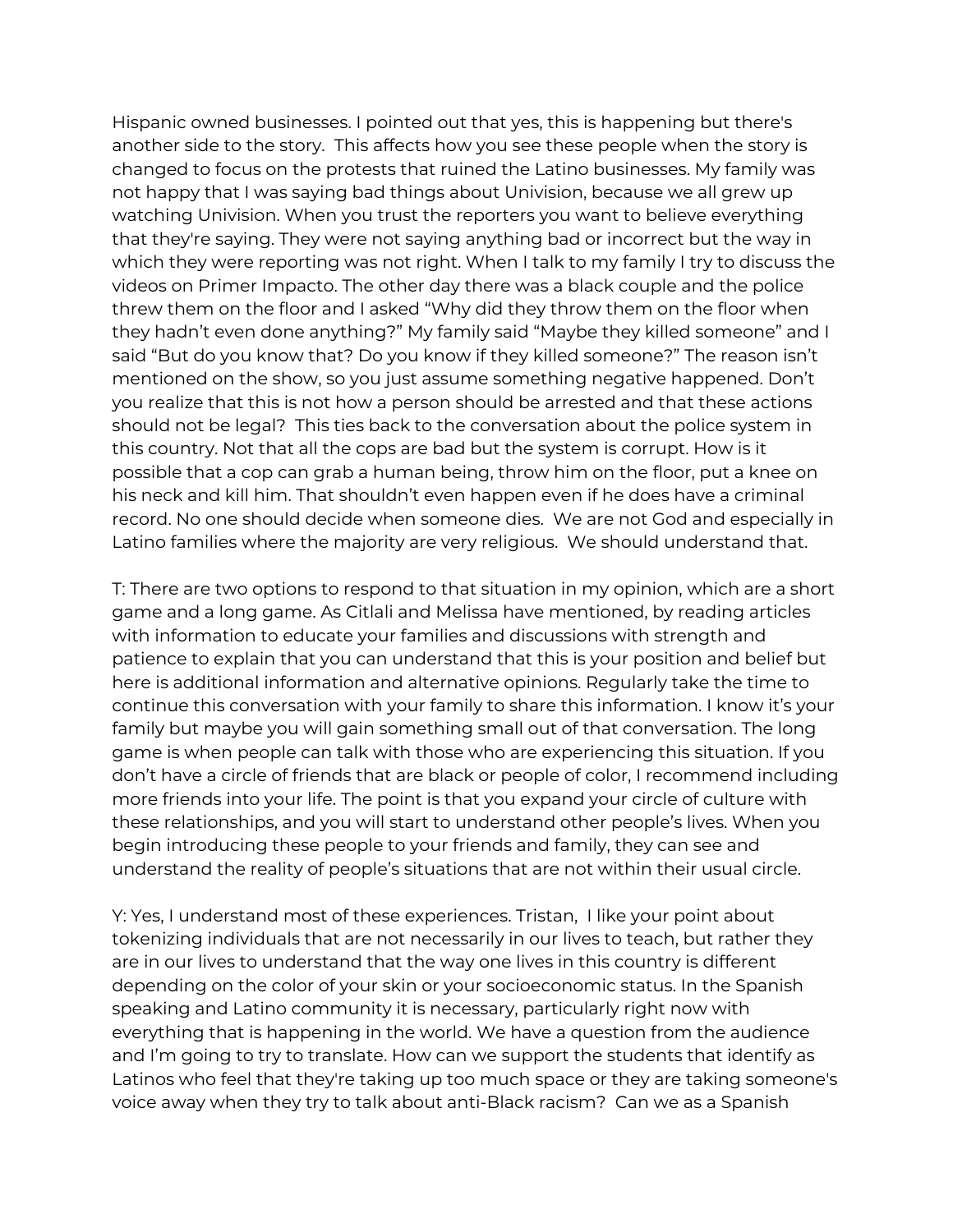speaking community or Latinos come up with ways in which we can have a discussion about racism that is anti-black but at the same time not take the focus away from the current movement?

M: It is important to talk about both equally because you're not taking the spotlight away from either conversation. If we're talking about the assassination of Vanessa Guillen, the young lady in Fort Hood and we're talking about the events that happened with George Floyd at the same time we are not taking the spotlight away from either. We are recognizing the importance to discuss both circumstances simultaneously, focusing on what is happening systematically. If that's the focus of the conversations it's productive and you're not prioritizing one over the other because the root of both cases is systemic. It becomes a problem when you say what happened to her is worse than what happened to him. It's important to discuss the root of why these events happen and not be concerned about "Oppression Olympics".

C: As Tristan said it's about inviting people to talk about racism against Black people. If you can talk to your Black friends and tell them that you will defend them and be there for them but that you don't know how without making comparisons about what is happening to each group. I don't want to take the spotlight away from what is happening to you, and I want to know how we can work together to know how to help us. I want to convey that my fight is your fight and that all of us should be in this together. At the end of the day the system is still corrupt and we have to work together to know how to solve those systemic problems so if there is a Latino that says they want to help but don't know how, maybe we can start with someone from that community to ask and they can give examples such as inviting them to a protest, church or specific event.

T: I'm still taking a little time to understand what is meant when students say that they're taking too much space. Where? In school? In personal life? In what way?

Y: Students might think that the conversations are not focusing on anti-black racism in comparison to conversations that are about what is currently happening. In what way can we support the student that may feel that they might not be talking enough about anti-racism.

T: If we are talking about conversations at Illinois Wesleyan, I think that it's easier to give a recommendation because groups already exist. There are groups for Latinos and groups for the black community. I don't remember what the specific groups are called now but those groups do exist so if they are not receiving enough help there are existing organizations where you can offer that help. Both groups are important and they have a lot of connections between them. I still can't understand why those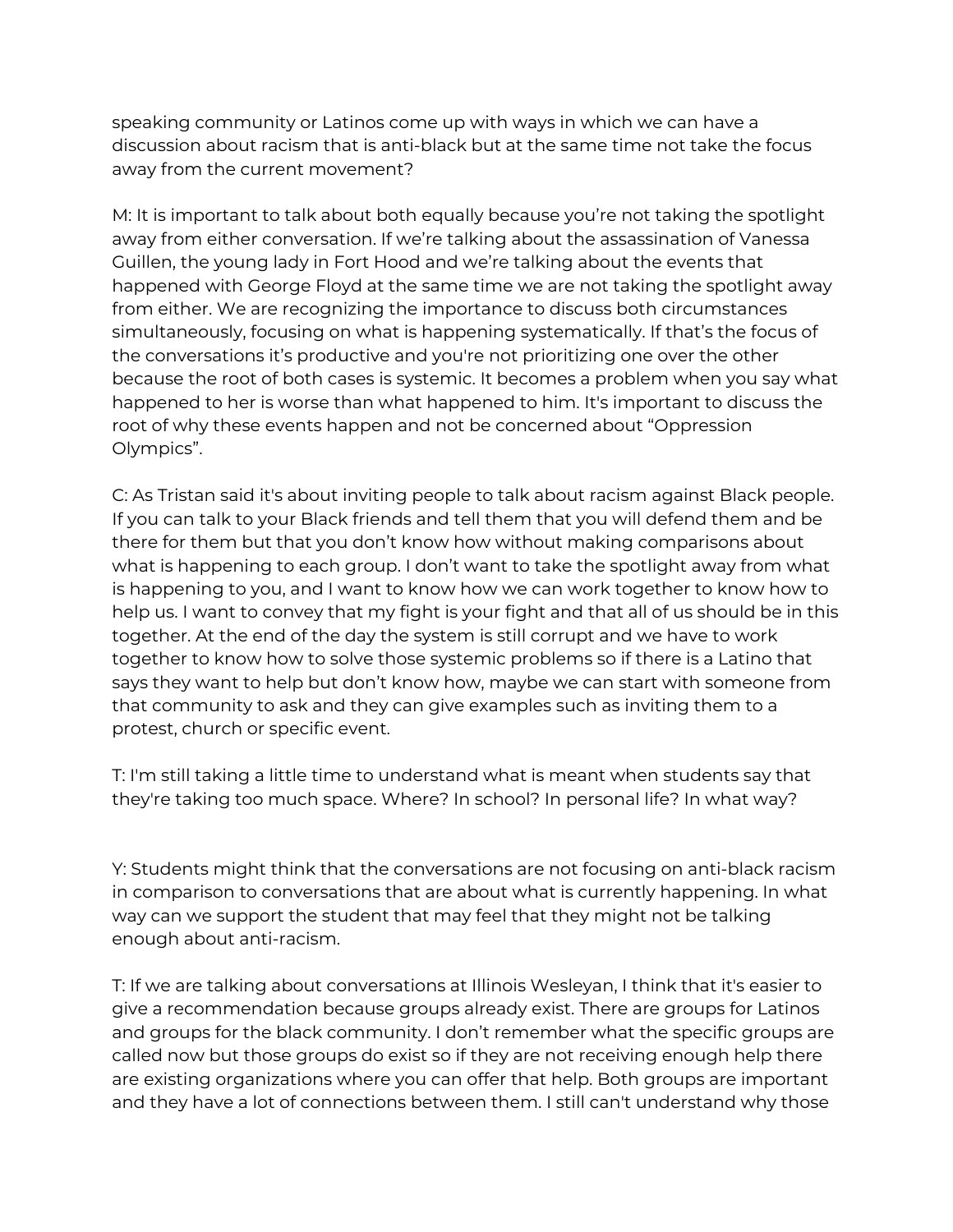groups don't understand that they are fighting the same challenges in this world and community. At times there are fights between them. It's best not to not try to control a group with your help or make comparisons. We are not victims of this type of racism so we should be there listening and being present. I can understand, especially as a lawyer, that willingness to talk because a lot of us think that is the only way to take action but I recommend that it's enough to just show up and listen.

Y: It is important to mention that Alpha Psi Lambda has started an affiliated chapter at Illinois Wesleyan and it's one of the first Greek organizations that is Latino. Maybe it can be an organization that other students can participate in. We have a good question from one of the Hispanic Studies professors. Taking into consideration everything that you have said about educating others, what type of educational experiences would you like to have had at IWU that you didn't have as students. Specific classes about leadership, for example.

M: It's been about six years since I graduated but I always have said there are certain classes that I would like to have had at the university when I was a student, not just in English but also in Spanish. Leadership classes are very important. I was always a leader when I was in school but everything that I did was in part without guidance. I was learning and practicing along the way and I never had guidance from an advisor. I was learning just by doing it, so to have the opportunity to have those conversations in spanish would have been beneficial. I also had the opportunity to connect with the Bloomington-Normal community when I was a student, so much of what I learned wasn't in school. I learned from working at Western Avenue Community Center and directly with the after school program. Much of what I learned during these conversations were realized in my work. Leadership classes, history classes, Chicano history, stories of revolutions in Latin America, but there's much more to learn about Latin American history that parallels with what is happening in the U.S. and how young adults can be part of these movements. I know that things are going to adapt but there are things that I didn't learn until after graduating because I'm working with students who are Latino, Chicano and African American. I'm not saying that Hispanic Studies should teach all those courses but it would be good to have more of those courses offered that include that history.

C: I want to start with a shoutout for Dr. Ferradans. Hi! Thank you for your question. I had a few experiences at IWU in which this was the objective but not necessarily everything that was needed. Even though there are classes that did discuss these issues in sociology, anthropology and Spanish classes, but not completely what I needed. I was also a student leader on campus and, similar to Melissa, without a guide. Everything that I knew was due to Melissa or someone from ODI (the Office of Diversity and Inclusion). There was always someone in ODI that tried to help me but there were also other opportunities for other members of the community that helped. There were many times that we would have to deal with the budget to plan